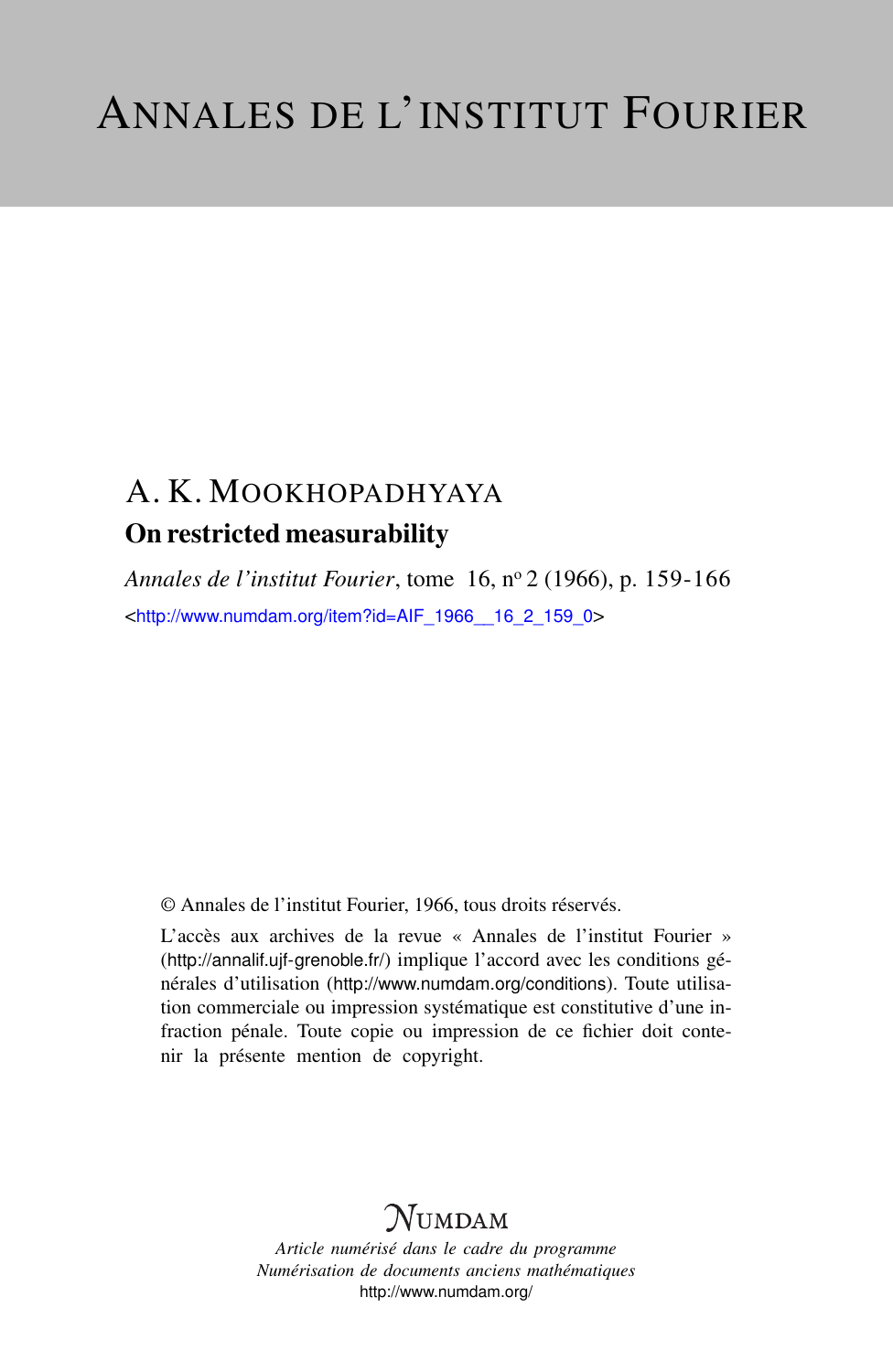Ann. Inst. Fourier, Grenoble **16,** 2 (1966), 159-^66.

### **ON RESTRICTED MEASURABILITY**

#### **by A. K. MOOKHOPADHYAYA**

#### **1. Introduction and Definitions.**

The purpose of the present paper is to study some properties of the restricted measurability [5] and to show that a Radon measure similar to that of  $\left[4\right]$  can be constructed with the help of the notion of the restricted measurability. Before we go into details, we write out, for the sake of completeness, a few definitions and notations some of which are borrowed from the above papers and the standard texts such as Halmos [1] and Kelley [2].

1.1. DEFINITION.  $- \mu$  is a measure (Caratheodory) on X *if*  $\mu$  *is a function on the family of all subsets of* X *to*  $0 \leq t \leq \infty$ *such that*

(i) 
$$
\mu(0) = 0
$$
  
(ii)  $0 \le \mu A \le \sum_{n=1}^{\infty} \mu B_n$ , whenever  $A \in \bigcup_{n=1}^{\infty} B_n \subset X$ .

1.2. DEFINITION.  $- A \in X$  is  $\mu$ -measurable if for every  $T \in X$ <br> $\mu T = \mu(T \cap A) + \mu(T \sim A)$ 

 $n=1$ 

$$
\mu T = \mu(T \cap A) + \mu(T \sim A)
$$

*where* **p.** *is a measure on* **X.**

1.3. DEFINITION. — A *partition is a finite or infinite disjoint sequence*  ${E_i}$  *of sets such that*  $E_i = X$ . *i*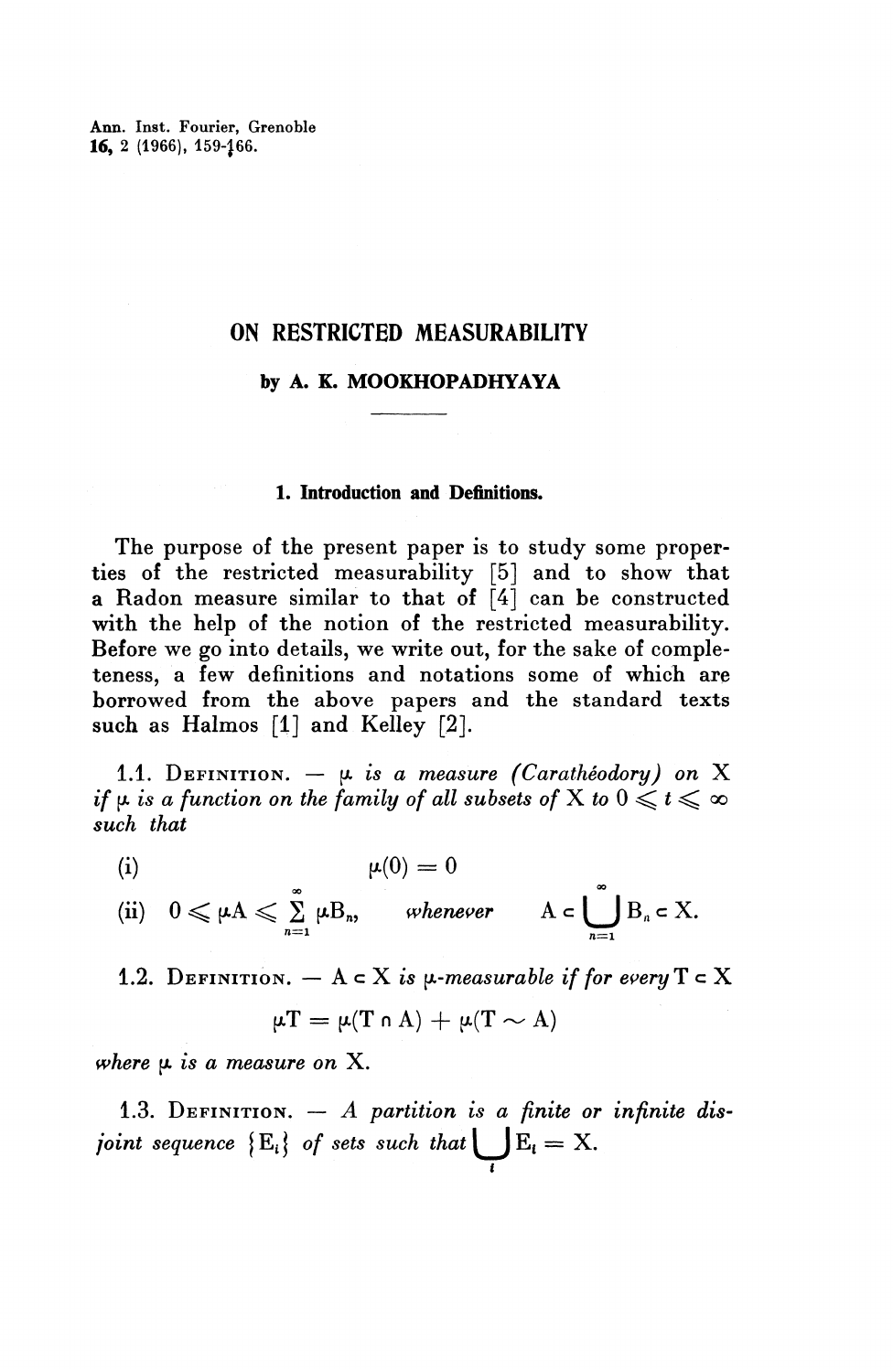**160 A. K. MOOKHOPADHYAYA**

1.4. DEFINITION.  $-A$  partition  $\{E_i\}$  is called a  $\mu$ -partition *if*

$$
\mu A = \sum_{i=1}^{\infty} \mu(A \cap E_i)
$$

*for every* A in X and where  $\mu$  is a measure on X.

1.5. DEFINITION.  $-$  If  $\mu$  is a measure on X, then a parti*tion*  ${E_i}$  *is called a*  $\mu$ *-partition* F *if for every* E *of* F

$$
\mu(TE) = \sum_{i=1}^{\infty} \mu(TE \cap E_i) \quad \text{whenever} \quad T \in X.
$$

1.6. DEFINITION.  $-$  If  ${E_i}$  and  ${F_i}$  are partitions, then  $\{E_i\}$  is called a subpartition of  $\{F_i\}$  if each  $E_i$  is contained *in* some F<sub>i</sub>.

1.7. DEFINITION.  $- A$  set E is a  $\mu$ -set if the partition  $\{E, E'\}$ is a  $\mu$ -partition.

1.8. DEFINITION.  $-$  A set D is a  $\mu$ -set F if the partition  $\{D, D' \}$  is a  $\mu$ -partition F.

1.9. DEFINITION.  $- A$  is  $\mu$ -measurable F if  $\mu$  is a measure *and, for each member E of F* 

$$
\mu(TE) = \mu(TE \cap A) + \mu(TE \sim A)
$$

*whenever*  $T \subset X$ .

1.10. DEFINITION.  $-$  F is  $\mu$ -convenient if  $\mu$  is a measure, F is hereditary, and corresponding to each T of finite  $\mu$  measure there exists such a sequence C that  $\mu(T \sim \bigcup_{i=1}^{\infty} C_i) = 0$  and  $\bigcup_{j=0}$   $\bigcup_{j}$ for each integer n,  $C_n \subset C_{n+1} \in F$  and  $C_n$  is a  $\mu$ -set F.

1.11. DEFINITION.  $-$  Sect  $(\mu, B)$  is the function f on the subsets *of* X such that  $f(\alpha) = \mu(\alpha B)$  for  $\alpha \in X$ .

1.12. DEFINITION. — *If* p *metrizes X, then*

dist  $(A, B) = \inf \{ \rho(x, y); x \in A, y \in B \}.$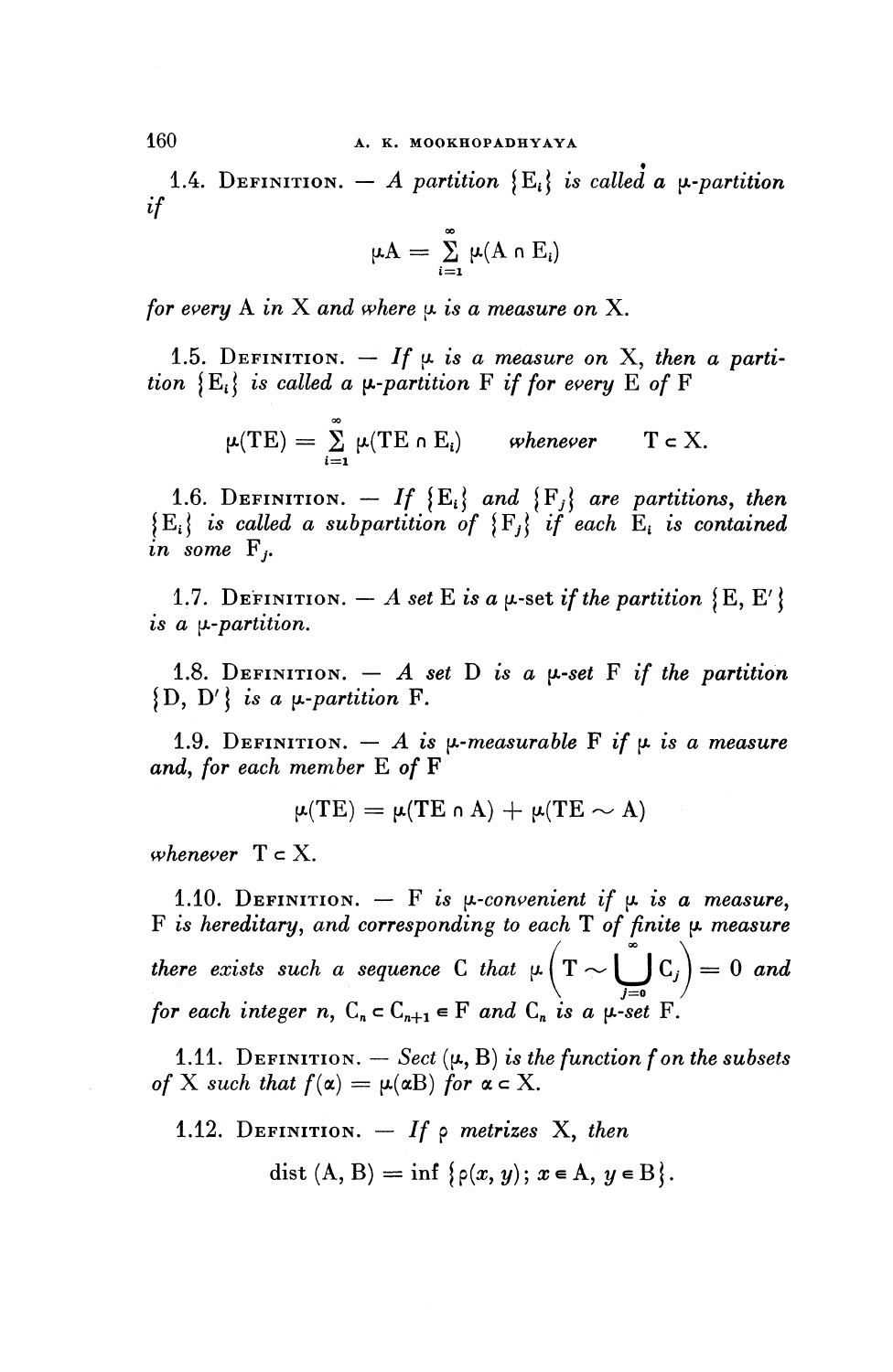1.13. DEFINITION.  $-$  If X is a topological space, then  $\mu$ is a Radon measure on X if  $\mu$  is a measure and

- (i) open sets are *y*-measurable
- (ii) if C is compact, then  $\mu C < \infty$
- (iii) if a is open, then  $\mu\alpha = \sup{\{\mu\text{C}}; \text{ C compact, } \text{C} \subset \alpha\}$
- (iv) if  $A \subset X$ , then  $\mu A = \inf \{ \mu \alpha, \alpha \text{ open}, A \subset \alpha \}$ .

1.14. DEFINITION.  $-$  (D,  $\langle \rangle$ ) is a directed set if  $D \neq 0$ , D is partially ordered by  $\langle$  such that for any i,  $j \in D$ , there exists  $k \in D$  with  $i < k$ ,  $j < k$ .

Let X be a regular topological space;  $\Re$  be a base for the *topology*;  $(D, <)$  *be a directed set and for each i*  $\in$  D,  $\mu_i$  *be a Radon measure on* X.

*For each*  $\alpha \in \mathcal{B}$ , let

$$
g(\alpha, E) = \frac{\mathcal{L}t}{i \in D} \text{ Sect } (\mu_i, E)\alpha \text{ where } E \text{ is a member of } F.
$$

Let 
$$
\varphi(A, E) = \inf \left\{ \sum_{\alpha \in H} g(\alpha, E) \colon H \text{ countable, } H \in \mathcal{B}, A \in \bigcup_{\alpha \in H} \alpha \right\}
$$
  
and  $\varphi^*(A, E) = \inf_{\substack{\alpha \text{ open } C \text{ compact} \\ A \subset \alpha}} \varphi(C, E) \text{ where } A \subset X.$ 

*Then*  $\varphi$  *is a measure on* X generated by g and  $\Re$  [3].

### **2. Theorems and Corollaries.**

2.1. THEOREM.  $-$  *Product of two*  $\mu$ *-partitions* F is a  $\mu$ -par*tition* F.

*Proof.* – Let  ${E_i}$  and  ${F_i}$  be two u-partitions F, then for every E of F

$$
\mu(TE) = \sum_{i=1}^{\infty} \mu(TE \cap E_i) \quad \text{and} \quad \mu(TE) = \sum_{i=1}^{\infty} \mu(TE \cap F_i)
$$

whenever  $T \subset X$ .

**Since**

$$
\sum_{i,j} \mu(TE \cap E_i \cap F_j) = \sum_j \left\{ \sum_i \mu(TEF_j \cap E_i) \right\}
$$
  
=  $\sum_j \mu(TE \cap F_j)$   
=  $\mu(TE)$ ,

8

the proof is complete.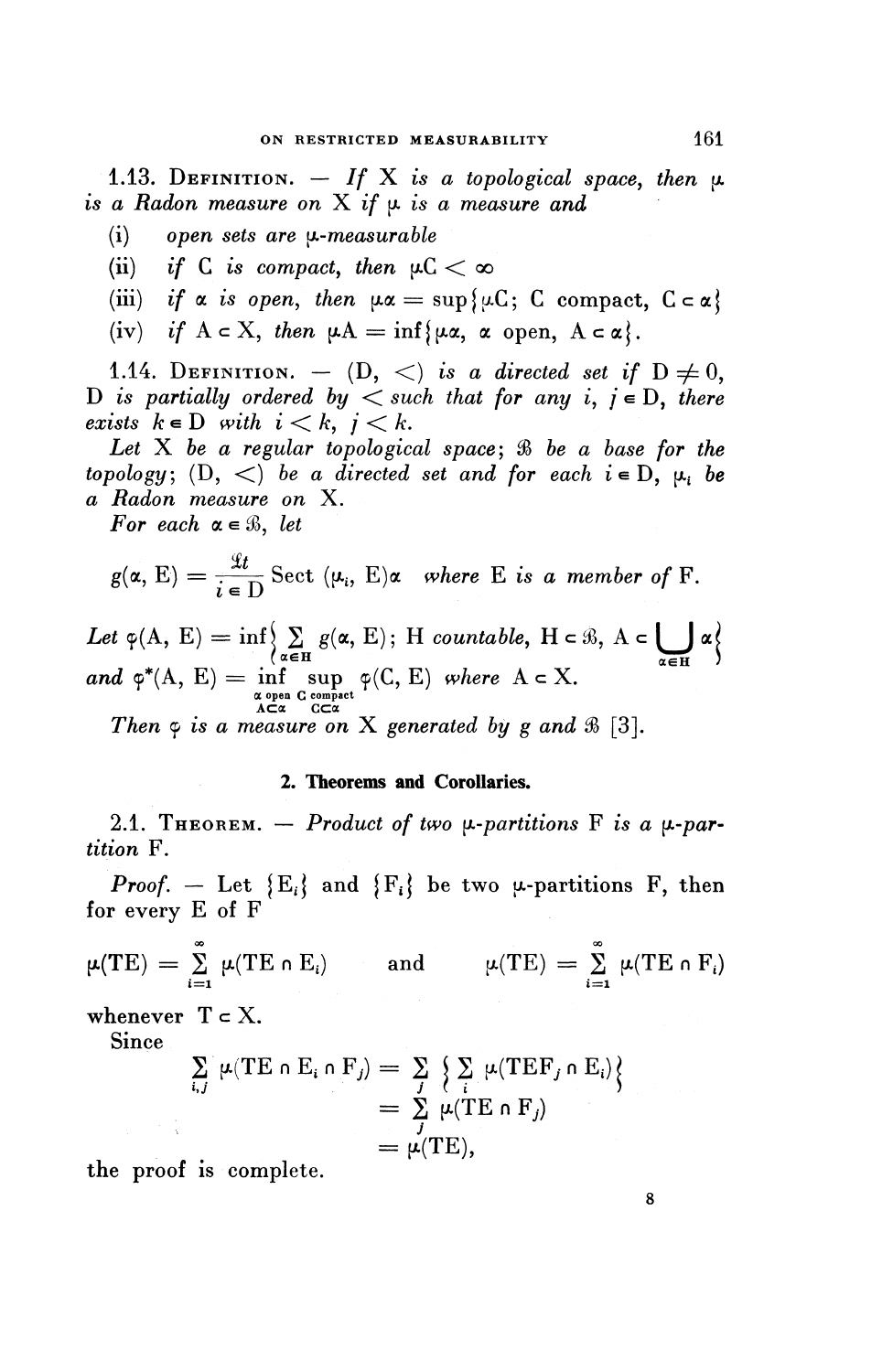2.2. THEOREM.  $-$  If a subpartition  $\{F_i\}$  of a partition  ${E_i}$ *is a*  $\mu$ *-partition* F, then  ${E_i}$  is a  $\mu$ -partition F.

*Proof.*  $-$  For  $T \subset X$  and any member E of F, we have

$$
\sum_{i} \mu(TE \cap E_{i}) = \sum_{i} \mu[TE \cap \{\bigcup_{j} E_{ji}\}]
$$

where  $\bigcup E_{ji} = E_i$  and  $E_{ji}$  is a member of  $\{F_i\}$  $\leqslant \sum_{i} \sum_{j} \mu(TE \cap E_{ji}) = \mu(TE),$ 

since  ${F<sub>i</sub>}$  is a  $\mu$ -partition F. The reverse inequality is, **however, clear. This proves the theorem.**

2.3. THEOREM.  $-$  A partition  $\{E_i\}$  is a  $\mu$ -partition **F** if *each*  $E_i$  *is a*  $\mu$ *-set*  $F$ *.* 

*Proof.* — Suppose that each  $E_i$  is a  $\mu$ -set F. Then for E in  $F$  and  $T \subset X$ , we have

$$
\mu(TE) = \mu(TE \cap E_1) + \mu(TE \cap E_1')
$$
  
= 
$$
\mu(TE \cap E_1) + \mu(TE \cap \{E_2 \cup E_3 \cup \cdots\}).
$$

**And**

$$
\begin{aligned} \mu(TE \cap \{E_2 \cup E_3 \cup \cdots\}) &= \mu(TE \cap \{E_2 \cup E_3 \cup \cdots\} \cap E_2) \\ &+ \mu(TE \cap \{E_2 \cup E_3 \cup \cdots\} \cap E_2') \\ &= \mu(TE \cap E_2) + \mu(TE \cap \{E_3 \cup E_4 \cup \cdots\}). \end{aligned}
$$

**So,**

 $\mu(TE) = \mu(TE \cap E_1) + \mu(TE \cap E_2) + \mu(TE \cap \{E_3 \cup E_4 \cup \cdots\}).$ 

**Proceeding in this way, we ultimately obtain**

$$
\mu(TE) = \mu(TE \cap E_1) + \mu(TE \cap E_2) + \cdots = \sum_i \mu(TE \cap E_i).
$$

This proves that  $\{E_i\}$  is a  $\mu$ -partition F.

Conversely, suppose that  $\{E_i\}$  is a  $\mu$ -partition F. Then for **every E** of **F** and  $T \subset X$ , we have  $\mu(TE) = \sum \mu(TE \cap E_i)$ . **i Replacing T by T n IE^ u E3 u •\* • j, we obtain**  $\mu(TE \cap \{E_2 \cup E_3 \cup \cdots\}) = \sum_i \mu(TE \cap \{E_2 \cup E_3 \cup \cdots\} \cap E_i)$  $= \mu(TE \cap E_2) + \mu(TE \cap E_3) + \cdots$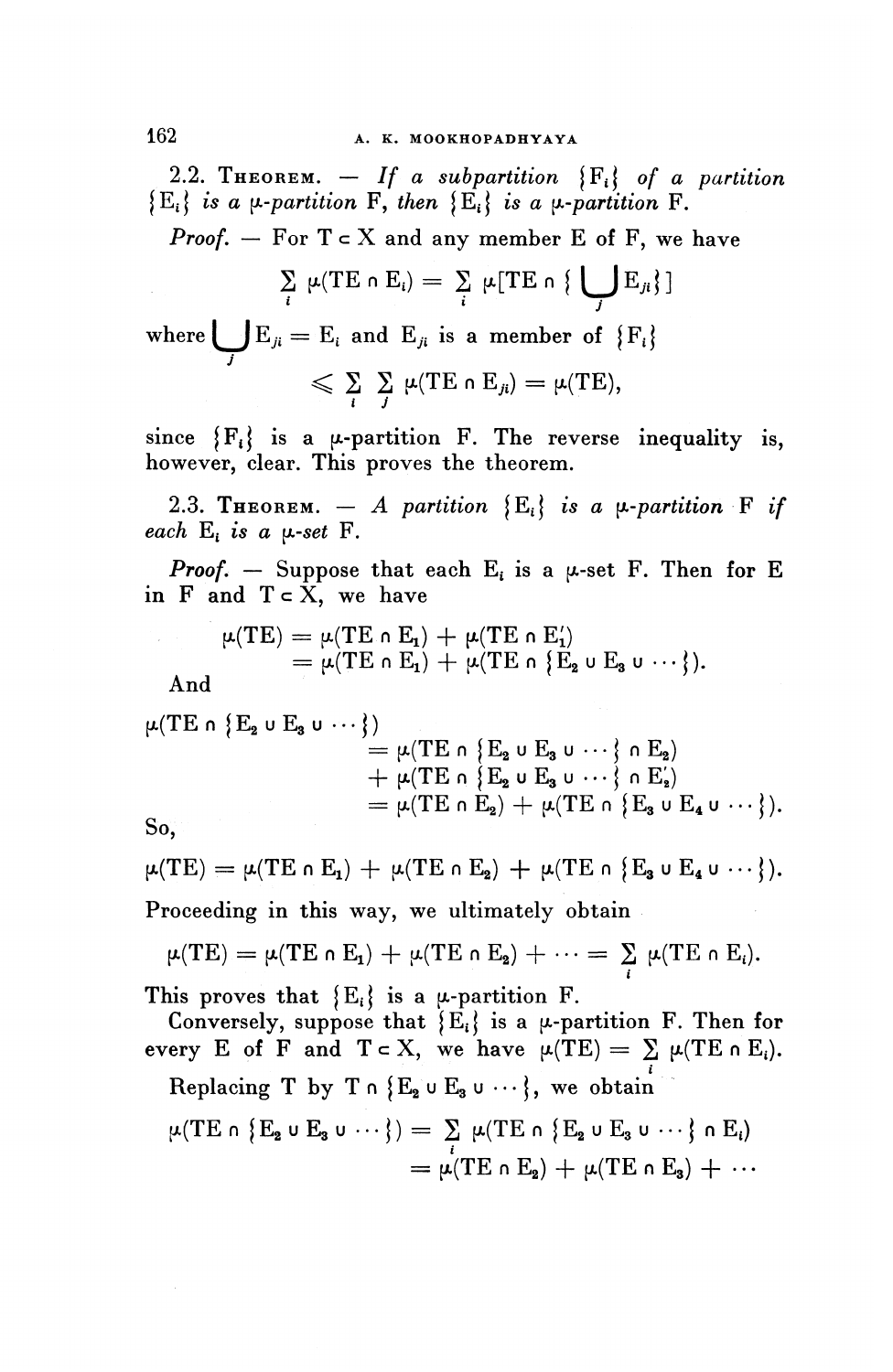**So,**

$$
\mu(TE) = \mu(TE \cap E_1) + \mu(TE \cap \{E_2 \cup E_3 \cup \cdots\})
$$
  
= 
$$
\mu(TE \cap E_1) + \mu(TE \cap E'_1).
$$

This shows that  $E_1$  is a  $\mu$ -set F. Similarly, it can be shown that each  $E_i$ ,  $i = 2,3,...$  is a  $\mu$ -set F.

COROLLARY.  $-$  If F is  $\mu$ -convenient, then any  $\mu$ -partition F is *a [^-partition.*

*Proof.* – Let the partition  ${E_i}$  be a  $\mu$ -partition F, then each E, is a  $\mu$ -set F. Since F is  $\mu$ -convenient, by Theorem 3.4 [5], a  $\mu$ -set F is a  $\mu$ -set. So, each E<sub>i</sub> is a  $\mu$ -set and consequently the partition  $\{E_i\}$  is a  $\mu$ -partition  $\{p. 48 \}$ .

In the following two theorems, we shall suppose that p metrizes X.

2.4. THEOREM.  $-If$  F is hereditary and  $\mu(A \cup B) = \mu A + \mu B$ *whenever* A *and* B *are such members of* F *that*  $d(A, B) > 0$ , *then each open set is a y»-set* F.

*Proof.* – This theorem is due to Trevor J. McMinn [5].

2.5. THEOREM.  $-$  If F is  $\mu$ -convenient and every open set  $i\mathbf{s}$  a  $\mu$ -set  $\mathbf{F}$ , then  $\mu$  is a metric outer measure.

*Proof. —* It follows from Theorem 3.4 [5] that each open set is a  $\mu$ -set. Let A and B be two sets with  $d(A, B) > 0$ . Let  $\alpha$  be an open set such that  $A \subset \alpha$  and  $\alpha \cap B = 0$ . Then

$$
\mu(A \cup B) = \mu(\{A \cup B\} \cap \alpha) + \mu(\{A \cup B\} \sim \alpha)
$$
  
=  $\mu A + \mu B$ .

In the following theorems, we shall suppose that X is a regular topological space and  $\mathcal B$  be a base for the topology.

2.6. THEOREM. — *If* A *and* B *are disjoint, closed compact sets, then*

$$
\varphi(A \cup B, E) = \varphi(A, E) + \varphi(B, E)
$$
 for each E of F.

*Proof.*  $-$  Let  $\alpha$  and  $\beta$  be two open sets such that  $A \subset \alpha$ ,  $B \subset \beta$  and  $\alpha \cap \beta = 0$ . This is possible, since X is regular. If  $\epsilon > 0$  is arbitrary, there exists a sequence  $\{v_n\}$  of open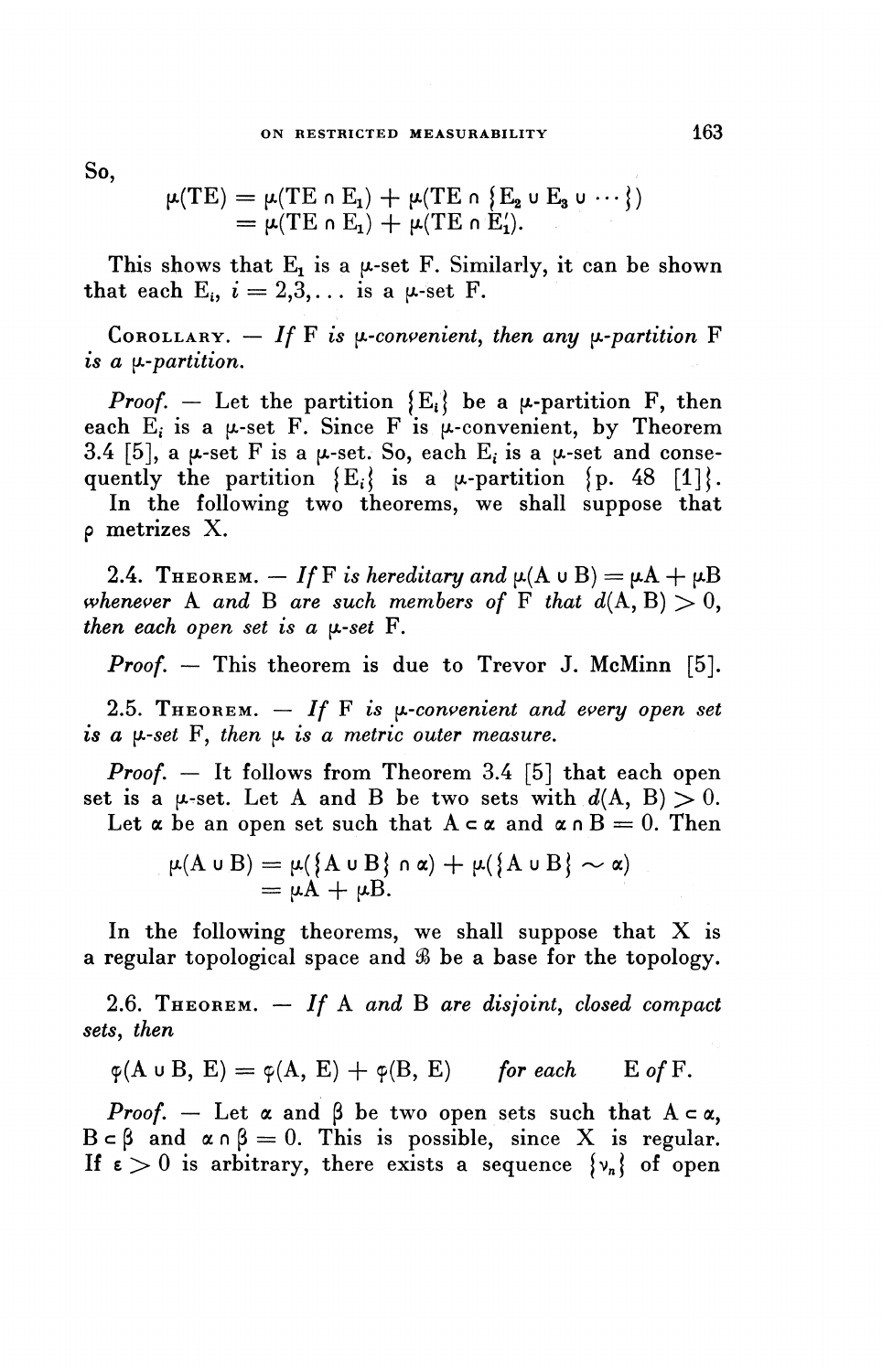**sets such that**

$$
A \cup B \subset \bigcup_n \nu_n \quad \text{and} \quad \sum_n g(\nu_n, E) \leqslant \varphi(A \cup B, E) + \varepsilon.
$$

Let  $v'_n = v_n \circ \alpha$  and  $v''_n = v_n \circ \beta$ , then  $v'_n$ ,  $v''_n$  are open and

$$
A\subset \bigcup_n v'_n,\qquad B\subset \bigcup_n v''_n.
$$

**So,**

$$
\varphi(A, E) + \varphi(B, E) \leq \sum_{n} \{g(\nu_n, E) + g(\nu_n, E)\}
$$
\n
$$
= \sum_{n} \{g(\nu_n \cap \alpha, E) + g(\nu_n \cap \beta, E)\}
$$
\n
$$
= \sum_{n} \{\frac{\mathcal{L}t}{i \in D} \text{Sect } (\mu_i, E)(\nu_n \cap \alpha)
$$
\n
$$
+ \frac{\mathcal{L}t}{i \in D} \text{Sect } (\mu_i, E)(\nu_n \cap \beta)\}
$$
\n
$$
\leq \sum_{n} \{\frac{\mathcal{L}t}{i \in D} \text{Sect } (\mu_i, E)\nu_n\}
$$
\n
$$
= \sum_{n} g(\nu_n, E)
$$
\n
$$
\leq \varphi(A \cup B, E) + \varepsilon.
$$

Since  $\epsilon > 0$  is arbitrary, we have

 $\varphi(A, E) + \varphi(B, E) \leqslant \varphi(A \cup B, E).$ 

The reverse inequality is clear, because  $\varphi$  is a Caratheodory **measure. This proves the theorem.**

**2.7. THEOREM.**  $-$  For each E of F,  $\varphi^*$  is a Radon measure *on* **X.**

*Proof. —* **(i) If a is any open set, by definition**

$$
\phi^*(\alpha, E) = \sup_{\substack{C \text{ compact} \\ G \subset \alpha}} \phi(C, E) \leqslant \phi(\alpha, E).
$$

So, for any **A c X,** we have

$$
\begin{array}{l} \phi^*(A,\, E)=\displaystyle\inf_{\substack{\alpha\text{ open }C\text{ compact}\\ A\subset\alpha\\ C\subset\alpha\\ \alpha\text{ open}}}\,\wp(C,\, E)=\inf_{\substack{\alpha\text{ open}\\ \alpha\text{ open}\\ A\subset\alpha}}\phi^*(\alpha,\, E)\\ \leqslant\inf_{\substack{\alpha\text{ open}\\ \alpha\text{ even}}}\,\phi(\alpha,\, E)=\phi(A,\, E).\end{array}
$$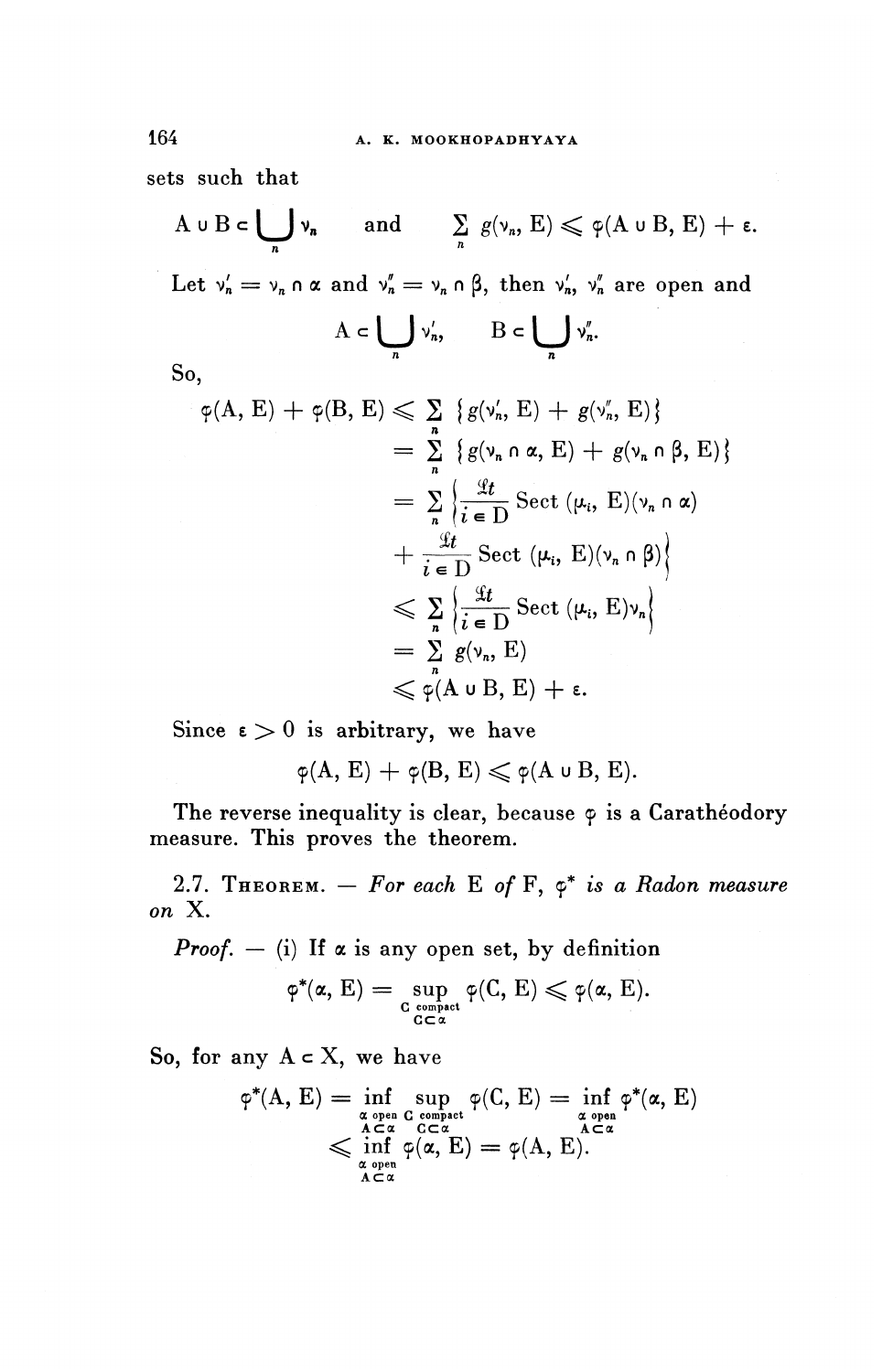If C is compact and  $\alpha$  is open,  $C \subset \alpha$ , we have

 $\varphi(C, E) \leqslant \varphi^*(\alpha, E), \quad \text{so} \quad \varphi(C, E) \leqslant \varphi^*(C, E).$ 

**Therefore, if C** is compact,  $\varphi(C, E) = \varphi^*(C, E)$ . But, it is clear that for any compact C,  $\varphi(C, E) < \infty$  and hence  $\varphi^*(C, E) < \infty$ .

(ii) Let  $\alpha$  be an open set,  $T \subset X$  and  $\epsilon > 0$  arbitrary. Since for any  $A \subset X$ ,  $\varphi^*(A, E) = \inf_{\mathsf{v} \text{ open}} \varphi^*(\mathsf{v}, E)$ , there exists open set T',  $T \subset T'$  and  $\varphi^*(T', E) < \varphi^*(T, E) + \varepsilon$ . Also,  $\varphi^*(\alpha, E) = \sup_{\substack{C \text{ compact} \\ C \subset \alpha}} \varphi(C, E).$ 

Therefore, since X is regular, there exists a closed compact set  $C_1 \subset T'$  n  $\alpha$  such that  $\varphi^*(T' \cap \alpha, E) \leq \varphi(C_1, E) + \varepsilon$ . Simiset  $C_1 \subset T' \cap \alpha$  such that  $\varphi^*(T' \cap \alpha, E) \leqslant \varphi(C_1, E) + \varepsilon$ . Simi-<br>larly, there exists a closed compact set  $C_2 \subset T' \sim C_1$  such<br>that  $\varphi^*(T' \sim C_1, E) \leqslant \varphi(C_2, E) + \varepsilon$ .

**So,**

$$
\begin{array}{ll}\phi^*(T \cap \alpha,\, E) \, + \, \phi^*(T \sim \alpha,\, E) \\ & \leqslant \phi^*(T' \cap \alpha,\, E) \, + \, \phi^*(T' \sim C_1,\, E) \\ & \leqslant \phi(C_1,\, E) \, + \, \phi(C_2,\, E) \, + \, 2 \varepsilon \\ & = \phi^*(C_1 \cup C_2,\, E) \, + \, 2 \varepsilon,\, \text{ by Theorem 2.6} \\ & \leqslant \phi^*(T,\, E) \, + \, 2 \varepsilon \\ & \leqslant \phi^*(T,\, E) \, + \, 3 \varepsilon.\end{array}
$$

Since  $\epsilon > 0$  is arbitrary, this shows that  $\alpha$  is  $\varphi^*$ -measurable. **The other properties are evident. This proves the theorem.**

**2.8. THEOREM. —** *If* **A** *and* **B** *are sets of which any one of them is open and*  $A \cap B = 0$ *, then* 

$$
\varphi^*(A \cup B, E) = \varphi^*(A, E) + \varphi^*(B, E)
$$
 for each E of F.

*Proof.*  $-$  Let A be open and so it is  $\varphi^*$ -measurable. Hence

$$
\varphi^*(A \cup B, E) = \varphi^*\{(A \cup B) \cap A, E\} + \varphi^*\{(A \cup B) \sim A, E\}
$$
  
=  $\varphi^*(A, E) + \varphi^*(B, E).$ 

**2.9. THEOREM.**  $-$  If X is a metric space, then  $\varphi^*$  is a metric *outer measure.*